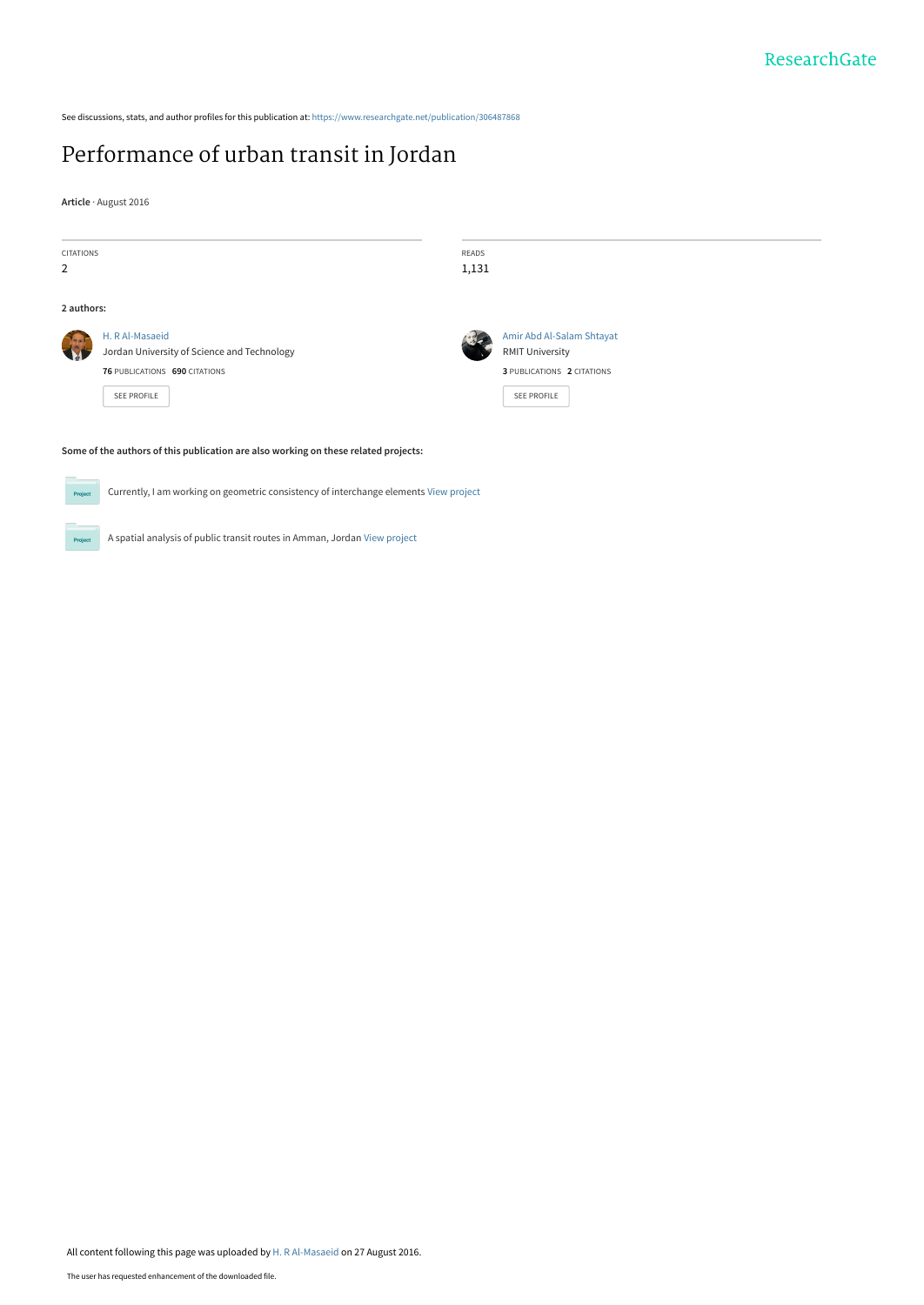#### RESEARCH ARTICLE OPEN ACCESS

## **Performance of Urban Transit in Jordan**

## Dr. Hashem R. Al-Masaeid<sup>1</sup>, Amir Shtayat<sup>2</sup>

*<sup>1</sup>Professor of Civil Engineering,Civil Engineering Department, Jordan University of Science and Technology, Irbid 22110, Jordan.* 

*2 Teaching Assistant,Civil Engineering Department, Jordan University of Science and Technology, Irbid 22110, Jordan.*

### **ABSTRACT**

Urban public transit has essential and active role for sustainable and balanced socio-economic and environmental development. This study investigated the performance of urban public transit services in three major cities in Jordan, including Amman, Irbid, and Zarqa. Accessibility, mobility, productivity, punctuality, waiting time and comfort of public transit were investigated in the study. Data were obtained from Land Transport RegulatoryCommission of Jordan, municipalities, and field surveys.

The accessibility was found to be relatively low in Irbid and Amman city. Also, the results indicated that the mobility and waiting time for public transit were found to be marginally comparable with that in developed countries. In contrast, the productivity of public transit was very high compared with the productivity of transit in developed countries. However, one-quarter of users' rated the comfort inside public transit as poor. Thus, enhancement of public transit service and introduction of new modes of transport are necessary to ease the existed urban congestion levels.

*Keywords:* Performance evaluation, transport means, bus, productivity, speed.

#### **I. INTRODUTION**

Jordan is located in the Middle East. According to the 2015 population and housing census, the country has a population of 9.5million, of which approximately 3 million are Syrian and Iraqi refugees, among others. Due to its geographical location, Jordan is considered as a major transport hub in the region. The contribution of the transport sector in the gross national product is about 10%. Thus, an efficient and effective transport system, including both passenger and goods transport, is crucial for sustainable and balanced socio-economic and environmental developments.

Currently, Land Transport Regulatory Commission (LTRC), Ministry of Transport, is responsible for passengers and goods transport at the kingdom level. Whilethe Directorate of Transport in Amman, the capital of Jordan, is only responsible for passenger transport within the city. The responsibility includes planning, development, implementation, and supervision of public transport strategies, policies and actions to improve the sector.

During the last few years, Jordanian cities experienced intolerable congestion levels. This congestion may cause by the lack of an acceptable passenger transit services, consequently, many private vehicle owners used their cars instead of public transit. This situation creates large pressure on the existing infrastructure, which required huge investment to ease this problem. In Jordan, passenger transport means include buses, minibuses and shared service taxis, which are working on fixed routes. Definitely, the use of more efficient modes such as rapid bus transit and light rail systems is necessary especially for large cities such as Amman, which has a population of 4 million.In fact, the use of an efficient transit system will attract more users and encourage private vehicle users to convert to the new system, and ultimately reduce congestion levels on street network.The objective of this study was to evaluate performance of the existing public transit services in large cities in Jordan, including Amman, Irbid, and Zarqa.Residents of these cities comprised approximately 70% of Jordan's population (Amir 2015). In fact, Irbid and Zarqa are considered as the second and third largest cities in Jordan, respectively. Performance indicators such as accessibility, mobility, productivity, punctuality, passenger waiting time, and comfort were investigated in the study.

#### **II. METHODOLOGY AND DATA COLLECTION**

In this study data were collected from related sources and through field surveys. For each city, data on transit routes, fleet size on each route, fare level, route length, and maps were obtained from LTRC and municipalities. For each region, data on resident population densities in Amman and Irbid cities were also obtained. Table 1 illustrates the number of public transit vehicles and number of routes in each city.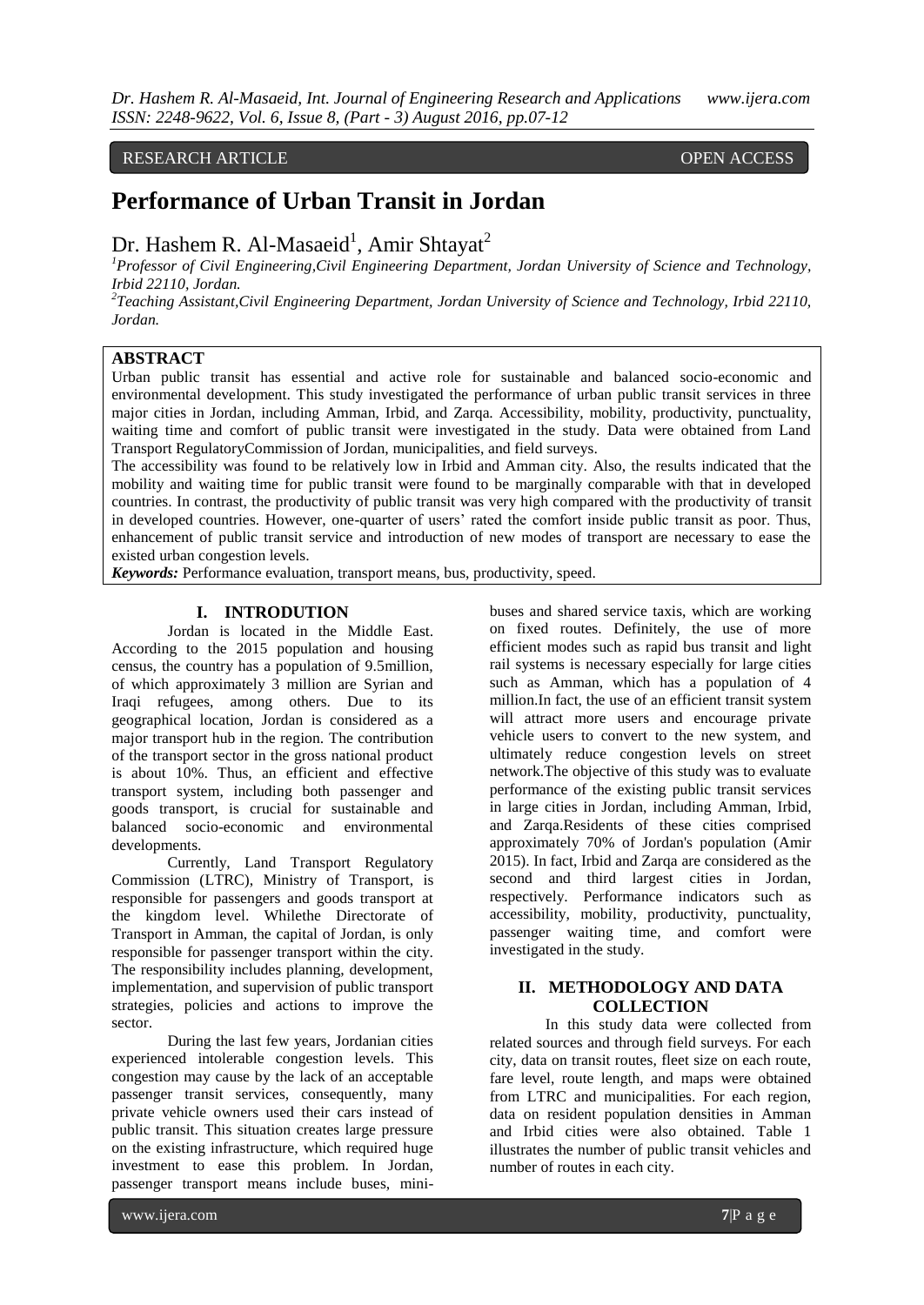| <b>Table 1.</b> INDITION OF HAISH VEHICLES and number of Foures in the included cities. |       |       |              |  |  |  |  |  |
|-----------------------------------------------------------------------------------------|-------|-------|--------------|--|--|--|--|--|
| Transit mode                                                                            | Amman | Zarga | <b>Irbid</b> |  |  |  |  |  |
| <b>Buses</b>                                                                            | 529   |       |              |  |  |  |  |  |
| Mini-Buses                                                                              | 349   | 560   | 833          |  |  |  |  |  |
| <b>Shared Service Taxis</b>                                                             | 3264  | 92    | 268          |  |  |  |  |  |
| Total                                                                                   | 4142  | 675   | 129          |  |  |  |  |  |
| Total number of routes                                                                  | 83    | 23    | 40           |  |  |  |  |  |

**Table 1.** Number of transit vehicles and number of routes in the included cities.

Accessibility was measured using spatial analysis through Geographic Information System (GIS). Many studies used the GIS in transportation fields (Murray, Xiaolan 2003). Accessibility is defined as the percentage of population served by public transit. For each route, accesswas measured depending on time or distance to public transit route, terminals or stops (El-Geneidy et al. 2013). Several buffers; including 160, 240, 400, 600, and 1000 meters from the transit routes in each side; were identified, and these distances are correspondence to levels of service of A, B, C, D, and E, respectively (Jason 1982). Using population density in each region, accessibility was computed based on the percentage of resident population within a given selected buffer area to the total city population.

Mobility was measured using the average travel speed of public transit for each route. In fact, average speeds of public transit may be affected by vehicle type, traffic level, type and length of route, and the number of stops during the trip. As such, travel speed was measured during peak and offpeak hours.

The operating ratio of public transit and daily passengers carried by each transit vehicle were used for estimating productivity of public transit. In reality, the productivity is considered as a combined measure of the efficiency and effectiveness of transit performance. The operating ratio was computed for each route as the ratio of yearly revenue to the yearly operating cost. Fuel, oil, maintenance, salaries and overhead, licensing, tires, depreciation, taxes, and insurance costs were included in estimating the yearly operating costs. These cost elements were obtained from transit operators, drivers, among other sources. The LTRC regulations stipulated that operation life of buses, mini-buses and taxis are 20, 15, and 12 years, respectively. Thus, these values were considered in estimating depreciation rates.Furthermore, number of passengers carried by each transit vehicle and number of daily trips were also observed.

Field surveys were carried out to collect data on waiting time of passengers at terminals or stations. The average waiting time for public transit were used to measure the delay time of passengers in waiting for transit vehicle inside the terminals. In computing waiting time, it was assumed that arrival of passengers to the terminal is uniform (Govender 2014). The waiting time was measured during peak and off-peak hours.

The departure and arrival times of public transit were used to determine the punctuality. Punctuality is measured depending on the actual arrival time and the scheduled arrival time (Patel, Gor 2014). However, field observations indicated that both departure and arrival were not scheduled.Thus, to enhance transit operation in Jordan and attract more users, the transit operation should be scheduled.

Also, questionnaires were distributed to obtain data on users' response about comfort of transit. Comfort included cleanliness of seats, windows, and floors, as well as availability of air condition (Eboli, Mazzulla 2011).The field surveys were conducted for each transit route on Saturday, as a holyday in Jordan, and two other working days. It is worth mentioning that data were obtained for 10 vehicles on each route served by more than 10 vehicles. In contrast, the data were collected on all vehicles for a route served by less than 10 vehicles (Amir 2015). This field study was performed from Sep.,2014 to Jun., 2015.

#### **III. DATA ANALYSIS AND RESULTS 3.1 Accessibility**

Figure 1 shows accessibility of public service to users' in Amman city. In this figure, the blue buffer represents the 160 meters or 2 minutes, with a percentage of about 20% of total coverage area. The green buffer represents 400 meters or 5 minutes, with a percentage of about 41% of total coverage area. The Highway Capacity Manual (HCM 2010) reported that the 400 meters distance is the limit of the served areas by public transit. Thus, only 41% of Amman area is served by public transit, which corresponding to the 400 meters limit or level of service C, as shown in the figure.

Using resident population density and service area for each region in the city, the percentage of population within the 400 m limit was found to be 63%. Therefore, the aggregate or overall accessibility of public transit service in Amman is only 63%.Investigation of Fig. 1 revealed that the outskirt of the city is not well served, thus extension of radial routes and addition of circumferential routs are required to improve accessibility.

Similarly, further accessibility analyses were made for Zarqa and Irbid cities. The results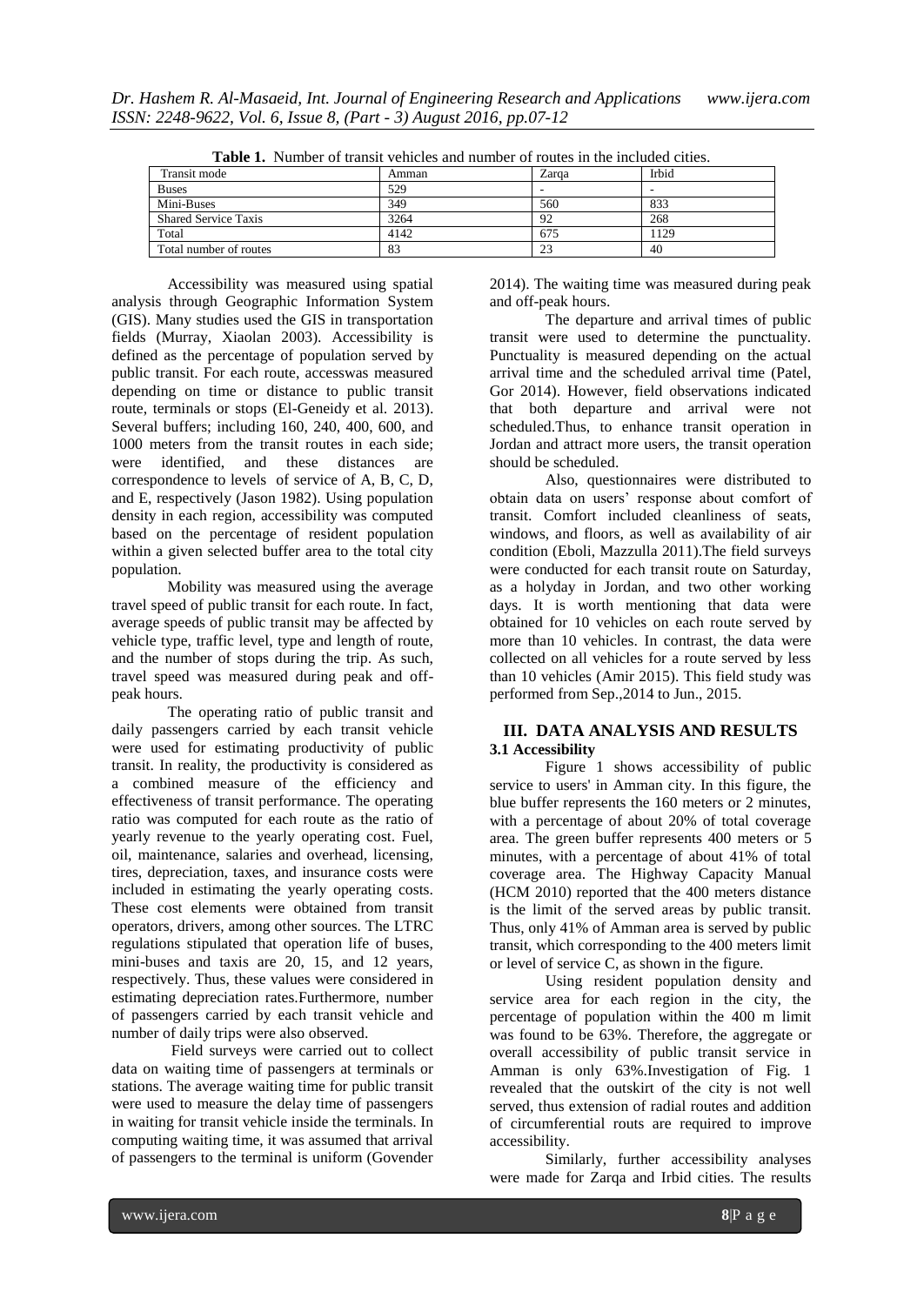revealed that only 21% of Zarqa area was served within a walking distance of 400 meters or less. In fact, most of public transit routes in Zarqa are radial, and many areas are under development. Population densities of new developments were unavailable, thus, no further analysis was made. While for Irbid city, the results indicated that the percentage of served area within the 400 meters limit is nearly 60% of the coverage area (see Fig. 2). However, 91% of thecoverage area in Irbid city was served within a walking distance of 1 km or less.Combining population density and service area in each region, the resulted overall accessibility of public transit network within a walking distance of 400m, or 5 minutes, in the city was 73%.

Compared with some international values, the obtained accessibilities 63% and 73% in Amman and Irbid, respectively, were relatively low. For example, in Los Angeles, Berlin, and Ontario the corresponding values were 88%, 68%, and 77%, respectively (Brooking Institute 2010). Taking into account that a considerable fraction of transit users' in Jordan are captive, these accessibilities should be enhanced. To improve this situation, three actions were recommended. First, routes should be extended to serve new developments in the periphery of cities. Second, public transit routes may be restructured to improve internal coverage. And third, circumferential routes are recommended to enhance passenger transfer and distribution.



**Figure 1:** Coverage areas for public transit routes in Amman city.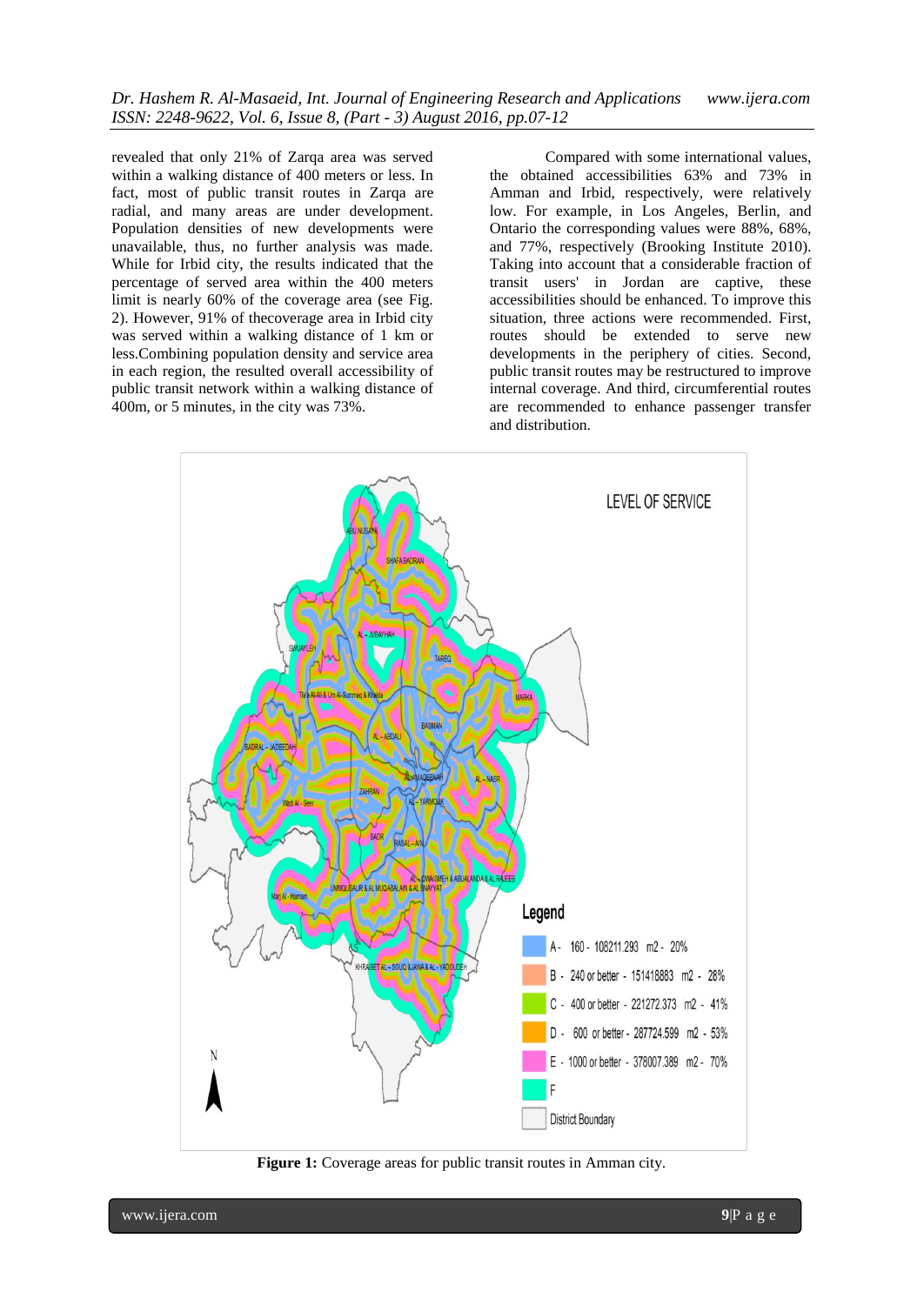

**Figure 2:** Coverage areas for public transit routes in Irbid city.

#### **3.2 Mobility**

Tables 2 shows the obtained results of average speed of public transit in Amman, Irbid, and Zarqa. The results indicated that average speeds of buses in peak and off-peak periods were 20 and 26 km/hr., respectively. Thus, the average speed of buses was considered low compared with cited values in the United States or Canada (Nakanishi 1997). Also, the results revealed that average speeds of mini-buses and taxis were nearly comparable, with values ranged from 24 to 38

km/hr. in peak and off-peak periods, respectively. Some of results indicated that longer routes showed higher speeds compared with the shorter ones, especially for mini-buses. In general, the number of stops during the trips was very high in the selected cities (see Table 2). In fact, traffic congestion, topographic, lack of traffic management may have a great influence on public transit speed. Clearly, introduction of bus rapid transit service is necessary to improve mobility, especially in Amman city.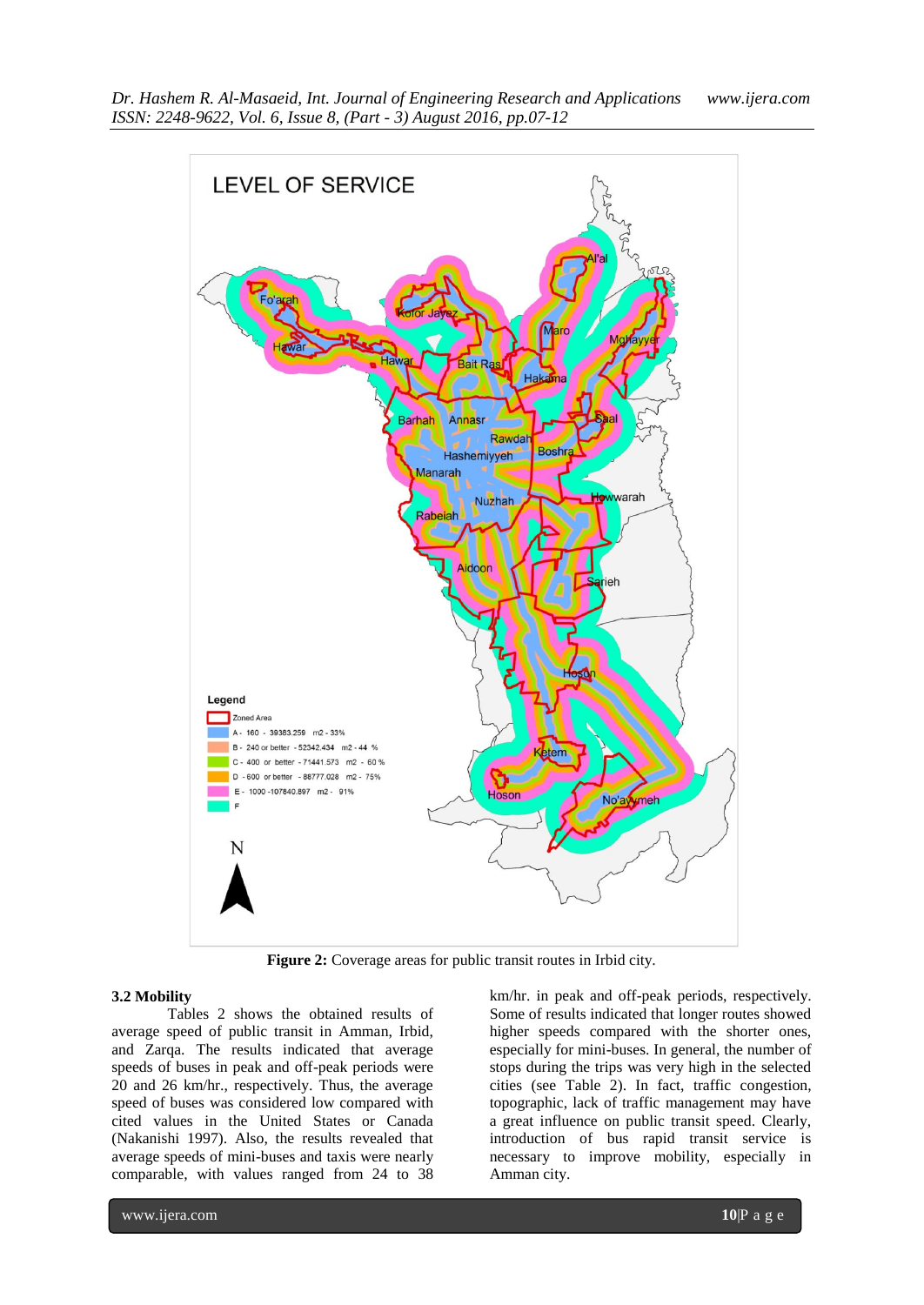| <b>Table 2.</b> Route length, average speed, and number of stops in each city |              |           |                    |                         |                   |                      |  |  |  |
|-------------------------------------------------------------------------------|--------------|-----------|--------------------|-------------------------|-------------------|----------------------|--|--|--|
| City                                                                          | Transit      | Number    | Average            | Average speed, (Km/hr.) | Average<br>number | Waiting time, (min.) |  |  |  |
|                                                                               | vehicle type | of routes | route length, (Km) | Peak/off-peak           | of stops          | Peak/off- peak       |  |  |  |
| Amman                                                                         | Bus          | 37        | 12                 | 20/26                   |                   | 23/16                |  |  |  |
|                                                                               | Mini-bus     | 10        | 13                 | 26/35                   |                   | 21/16                |  |  |  |
|                                                                               | Taxi         | 36        |                    | 25/31                   |                   | 9/7                  |  |  |  |
| Irbid                                                                         | Mini-bus     | 39        | 10.3               | 25/30                   |                   | 23/16                |  |  |  |
|                                                                               | Taxi         |           | 3.7                | 26/30                   |                   | 9/6                  |  |  |  |
| Zarqa                                                                         | Mini-bus     | 22        |                    | 24/30                   |                   | 17/12                |  |  |  |
|                                                                               | Taxi         |           | 4.8                | 31/38                   |                   | 10/7                 |  |  |  |

**Table 2.** Route length, average speed, and number of stops in each city

#### **3.3 Productivity**

Analyses indicated that the operating ratio of buses in Amman was 3.8, while operating ratio of mini-buses, for all included cities, was approximately 3.7. In contrast, taxis had low operating ratio ranged from 2.3 in Irbid to 2.7 in Zarqa. Compared with world statistics, values obtained in this study are very high. For example, the operating ratio for buses in the United States and Japan was found in the range of 0.33 to 1.15, while in European countries the range was 0.5 to 1 (National Transit 2013). However, higher values in the range of 1.6 to 2 were recorded in Canada, Jakarta and Bangkok.

Large values of operating ratios in the included cities may be explained by the fact that most of public transit vehicles leave terminals only when they are full. The fare structure and method of calculation may be a crucial factor in this issue. Flat fare level is normally determined based on occupancy value of 60%. This assumption is made to reduce waiting time in terminals, and ultimately reduce waiting of passengers, especially during offpeak hours. Therefore, reduction of fair levels may encourage non-transit users to use the transit; and ultimately might reduce congestion problems.

Also, analyses revealed that the average daily number of passengers who carried by a bus was about 508. On the other hand, a mini-bus in Amman, Irbid, and Zarqa carried 320, 352, and 466 passengers per day, respectively. Furthermore, taxi vehicle carried 107, 124, and 240 passengers per day in Amman, Irbid, and Zarqa, respectively. For each transit vehicle, differences may be due to route length and configuration, number of stops, and density of passengers in each city. Based on these results, it is recommended to replace taxis by buses or mini-buses as they have higher operating ratio and vehicle utilization.

Based on the above utilization figures and fleet size in Table 1 the public transit in Amman carried nearly 730 thousands passenger trips per day in 2015. This figure is relatively low for a population of 4 million. Also, if the transit fleet in Amman is converted into an equivalent number of buses, based on the number of seats, then the result would be about 1000 buses. Hence, the ratio of buses to 1000 inhabitants in Amman would be 0.25. This ratio is also very low compared with

most statistics, which reported that the ratio was ranged from 0.5 to 1.2 buses per 1000 inhabitants of population (Brooking Institute 2010). Thus, an increase of the fleet size is recommended for all investigated cities.

#### **3.4 Waiting Time**

Table 2 shows that waiting time during peak hours is longer than that during off-peak hours. This result is logical because peak hours characterized by high passenger volumes and high traffic congestion which might impede public transit vehicles along routes. Compared to buses and mini-buses, taxi users' were experienced lower waiting times. Probably, schedule operation and increase fleet size during peak hours may reduce passenger waiting times.

The average waiting times of passengers for public buses in the investigated cities were found to vary from 12 to 23 min. The World Bank reported that the acceptable waiting time of passenger for public transit vehicles varied from about 10 to 20 min. (World Bank 2008). Therefore, the average waiting times of public transit users for the investigated cities were found to be marginally high.

#### **3.5 Comfort**

Users' responses about comfort inside buses were found to be similar in the investigated cities. Approximately 25% of users' rated the comfort inside buses as poor, while the remaining rated the comfort as accepted, good or very good. Thus, the majority of users' were found to be satisfied.

#### **IV. CONCLUSTION**

This study investigated the performance of urban public transit in three major cities in Jordan; including Amman, Irbid, and Zarqa. Results of analyses indicated that accessibility of urban public transit, within walking distance of 400 m, was relatively low. The mobility of buses waslow, while the mobility of mini-buses and taxis was found to be acceptable. Compared with the operating ratio for developed countries, the operating ratio of buses or mini-buses, in all investigated cities, was considerably very large.Also, the results indicated that the number of